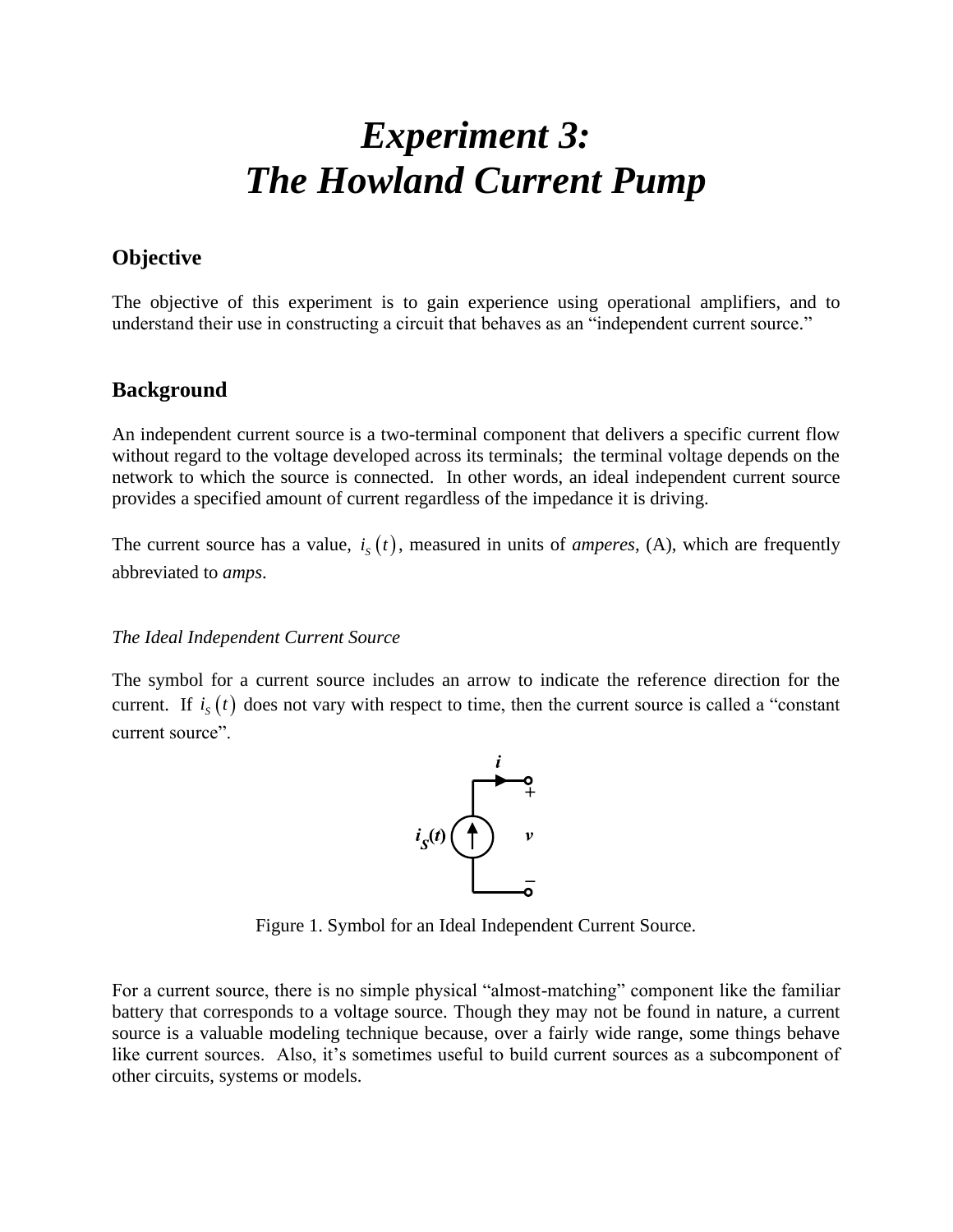#### *The Non-Ideal (Practical) Independent Current Source*

As batteries are often modeled with voltage sources, it's important to remember that real electrochemical battery cells have internal resistance. This resistance depends on battery chemistry, construction, and history. Fresh, high-quality batteries typically have lower internal resistance than old, used batteries. The internal resistance is modeled as a *series* resistance as shown in Figure 2(a).



Figure 2. Practical Source Models Including Internal Resistance.

A practical current source is modeled, instead, with a *parallel* internal resistance. The parallel resistor indicates that the current drawn will vary with the terminal voltage; and both the internal resistor and the load will draw current from the ideal source simultaneously.

## **Introduction**

One way to construct a circuit that behaves as an independent current source is shown in Figure 3. This circuit is known as *The Howland Current Pump*. Invented in 1962 by MIT Professor Bradford Howland, it consists of an op amp and a balanced bridge capable of delivering current in either direction. It converts the voltage source  $(V<sub>S</sub>)$  into a current source capable of driving a grounded load (represented by the resistor  $R_L$ ), with  $I_{out} = V_s / R_i$ , regardless of the value of  $R_L$ .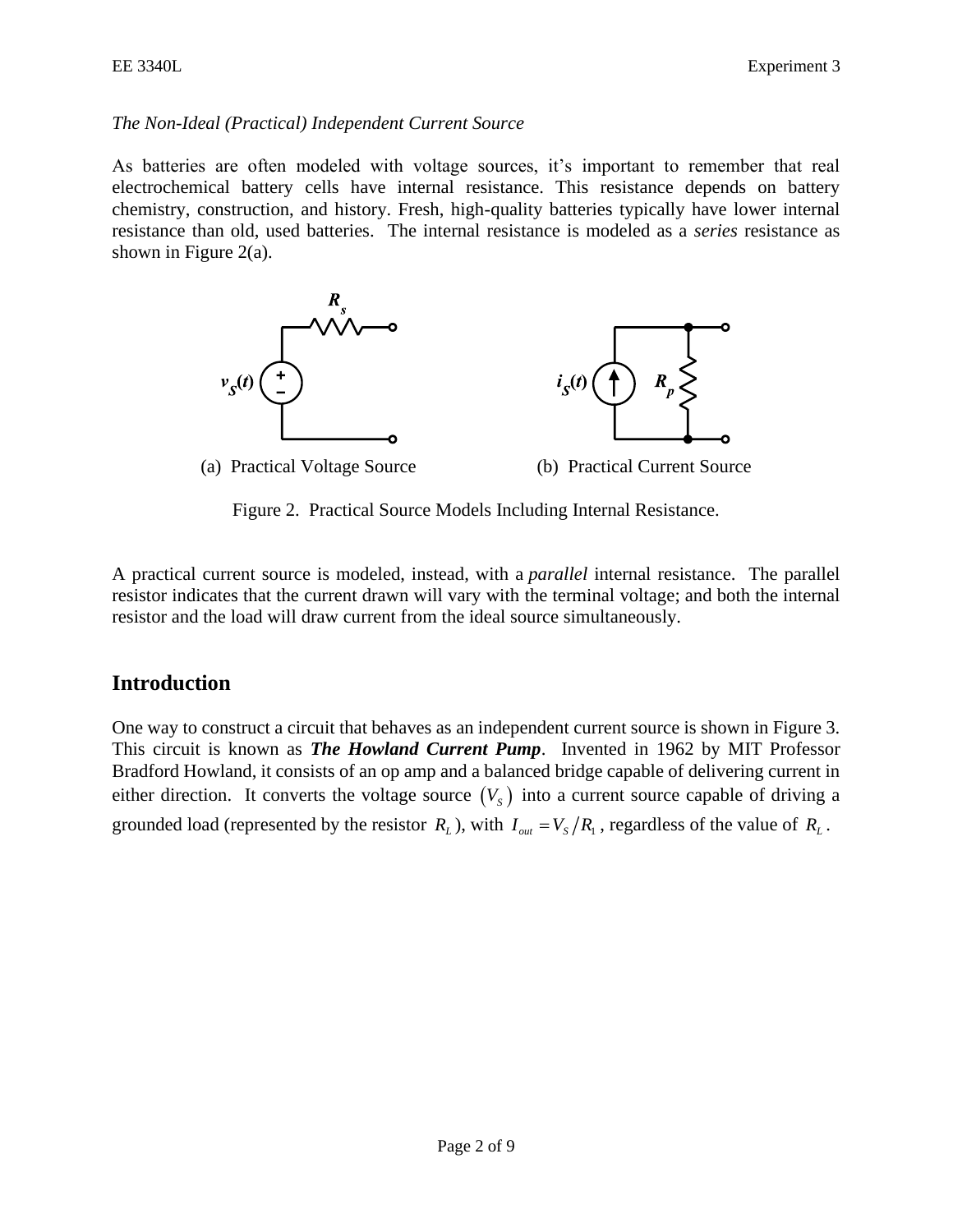

Figure 3. The Howland Current Pump.

## **What Will You Do?**

- 1. Analytically show that, regardless of the value of  $R_L$ , the output current of this circuit is  $I_{out} = V_{S}/R_{1}$ .
- 2. Simulate operation of the circuit with LTspice to verify that  $I_{out} = V_s/R_i$ , regardless of the value of  $R_L$ . (Choose an opamp from your parts kit and use the appropriate LTspice model subcircuit for this.)
- 3. Use Fritzing to design the component/wiring layout you will construct to test the circuit with your lab Parts Kit and breadboard.
- 4. Construct the actual circuit and take measurements to verify that it works as you expect.

## **What Will You Need?**

- ADALM2000 Active Learning Module
- Laptop Computer with LTspice, Fritzing, and Scopy Software
- Breadboard and Jumper Wire Kit
- DMM
- Several Resistors (See the discussion.)
- Op Amp (See the discussion.)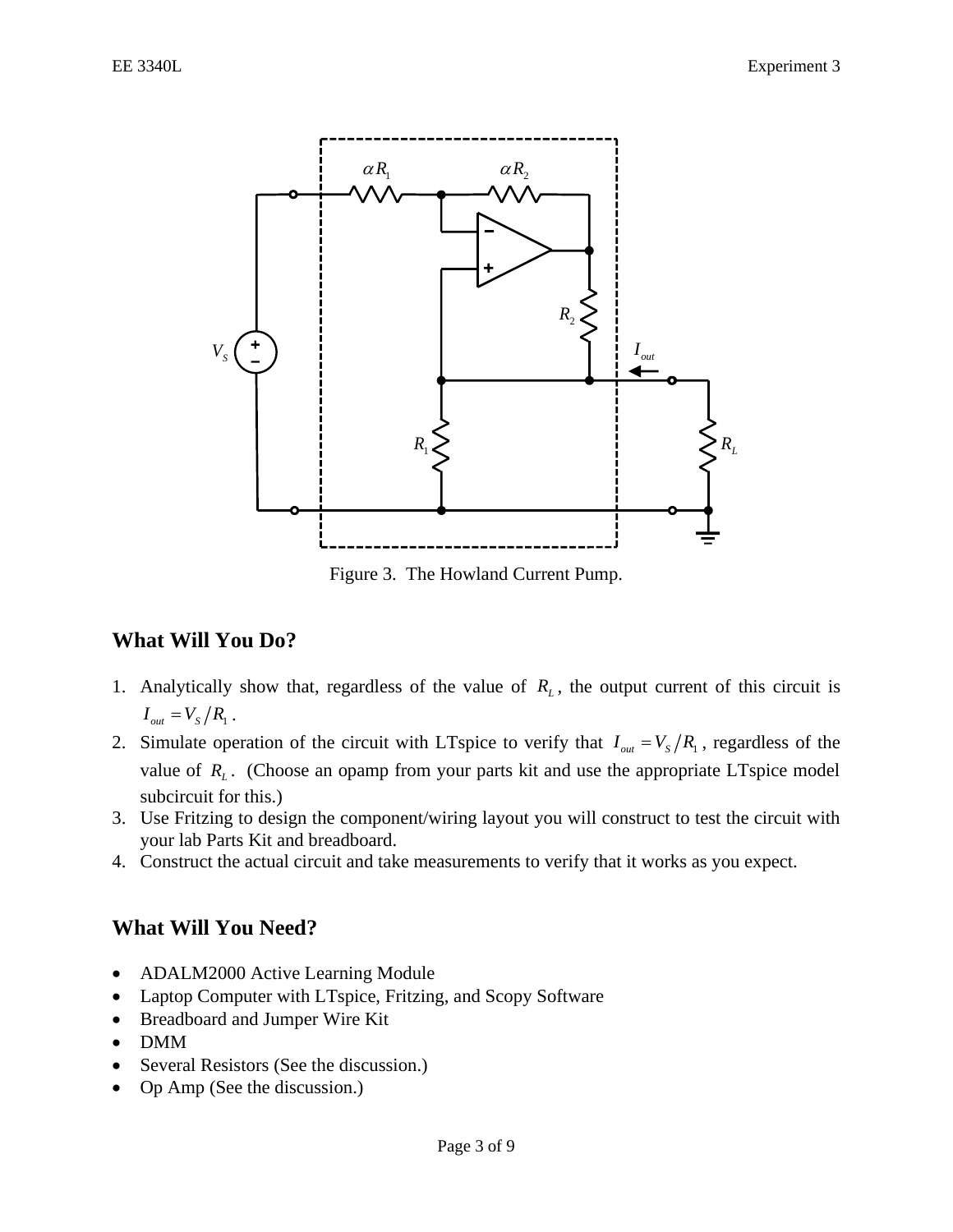EXperiment 3

## **Procedure**

1. Analytically show that, regardless of the value of  $R<sub>L</sub>$ , the output current of this circuit is  $I_{out} = V_s / R_1$ . (Assume the opamp is ideal.).

See References 5-7 for example analyses of a *very* similar circuit.



Figure 4. Circuit for Analytical Consideration.

2. Simulate the operation of the circuit with LTspice to verify that  $I_{out} = V_s / R_1$ , regardless of the value of  $R_L$ . (Choose an opamp from your parts kit and use the appropriate LTspice model for this. You will be using the actual op amp itself in part 4 of this experiment to verify circuit operation with hardware.) Sweep the value of  $R_L$  from 40  $\Omega$  to 4 k $\Omega$  and plot  $I_{out}$  vs.  $R_L$ .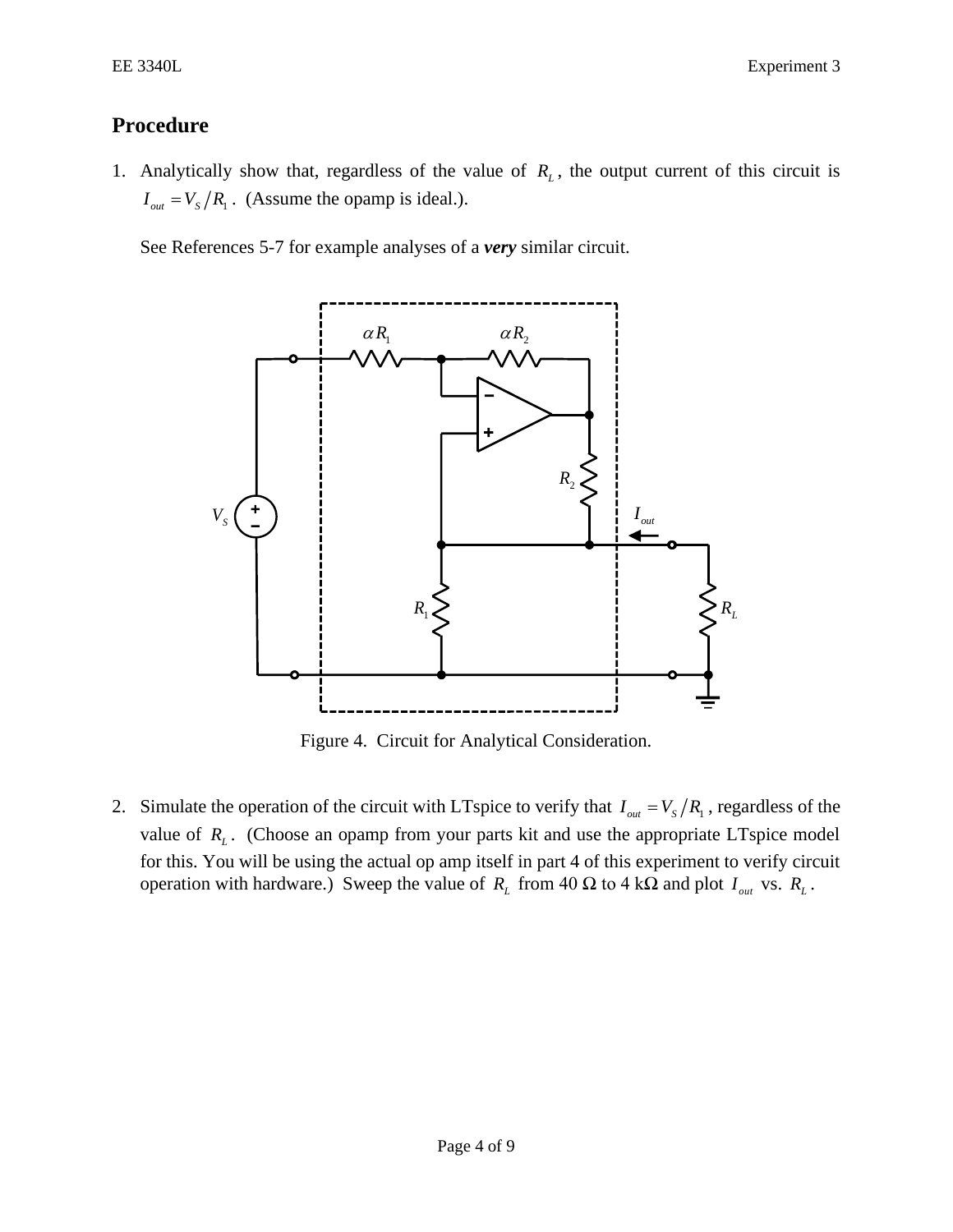

Figure 5. Circuit for Modeling and Simulation.

Operational amplifiers included in your Parts Kit are:

a. Analog Devices ADTL082 Low Cost JFET Input Dual Operational Amplifier (2 op amps in the same package)

Data Sheet & SPICE model: <https://www.analog.com/en/products/ADTL082.html>

b. Analog Devices AD8542 General-Purpose CMOS Dual Rail-to-Rail Amplifier (2 op amps in the same package)

Data Sheet & SPICE Model: <https://www.analog.com/en/products/AD8542.html>



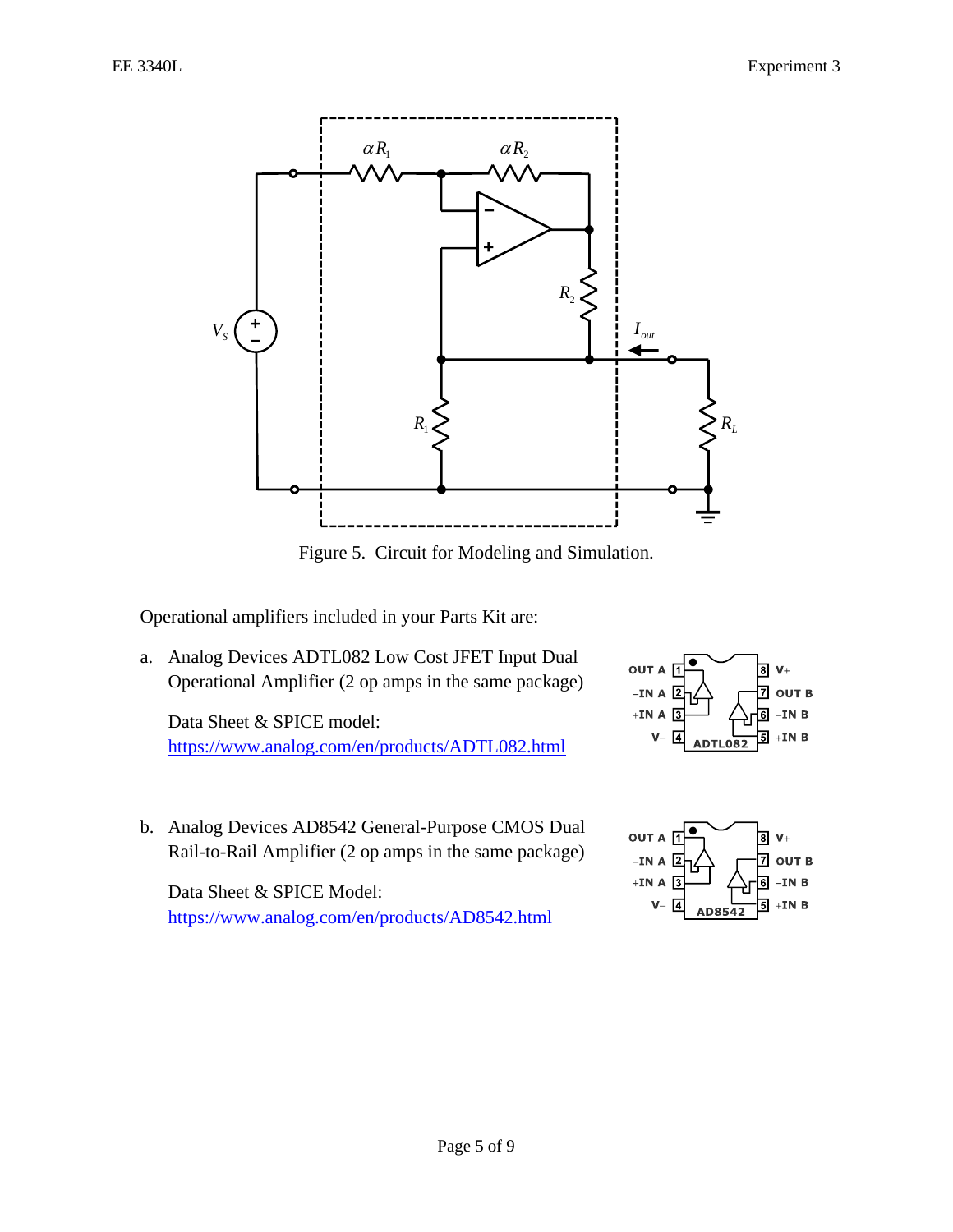c. Analog Devices OP482 Low Power, High Speed JFET Quad Operational Amplifier (4 op amps in the same package)

Data Sheet & SPICE Model: <https://www.analog.com/en/products/OP482.html>

d. Analog Devices OP484 Precision Rail-to-Rail Input & Output Operational Amplifier 4 op amps in the same package)

Data Sheet & SPICE Model: [https://www.analog.com/en/products/OP484.html#](https://www.analog.com/en/products/OP484.html)

e. Analog Devices OP27 Low Noise, Precision Operational Amplifier (single op amp)

Data Sheet & SPICE Model: [https://www.analog.com/en/products/OP27.html#](https://www.analog.com/en/products/OP27.html)

f. Analog Devices OP37 Low Noise, Precision, High Speed Operational Amplifier (single op amp)

Data Sheet & SPICE Model: [https://www.analog.com/en/products/OP37.html#](https://www.analog.com/en/products/OP37.html)

g. Analog Devices OP97 Low Power, High Precision Operational Amplifier (single op amp)

Data Sheet: [https://www.analog.com/en/products/OP97.html#](https://www.analog.com/en/products/OP97.html)

No SPICE model is available on the AD site, but a legacy model can be downloaded from: [http://espice.ugr.es/espice/src/modelos\\_subckt/Anal%C3%B3gicos/op97.mod](http://espice.ugr.es/espice/src/modelos_subckt/Anal%C3%B3gicos/op97.mod)

Does the circuit work as you expected it to? At first glance, does it look like your circuit doesn't work properly? Does the value of  $I_{out}$  appear to change with the value of  $R_L$ ? Check

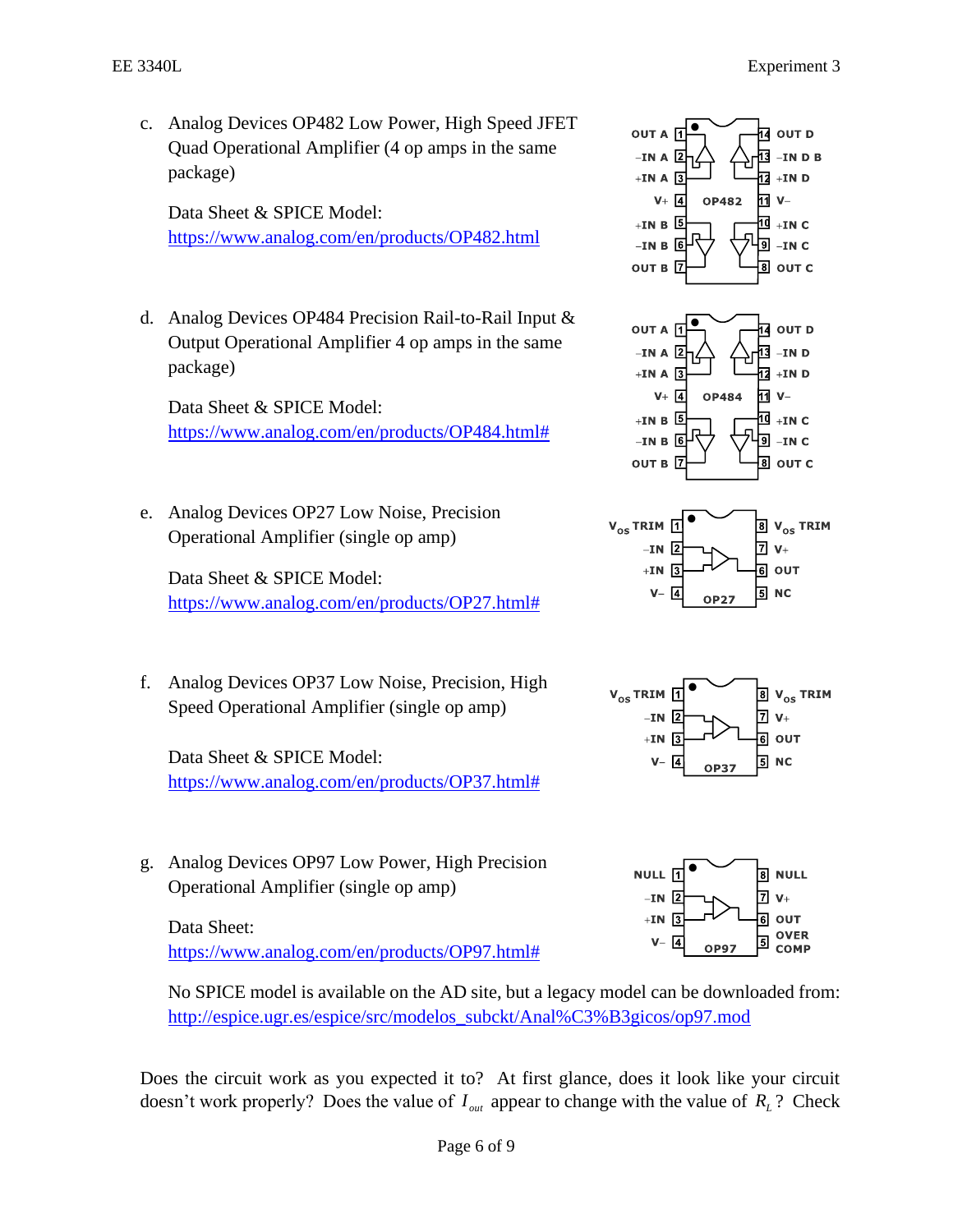the vertical scaling of your plot. How much range does it cover with respect to the numbers involved? Is the variation you see significant enough to be of any consequence?

## **Things to Think About Before You Start Building the Circuit**

Choose whatever resistance values you like, but note that most of the references cited here have chosen  $\alpha = 1$  and  $R_1 = R_2$ , making all four resistor values the same for simplicity.

What op amp output voltage would be expected with your choice of resistance values? Does it exceed the saturation voltage of the op amp? (Note that with the  $\pm$ 5 V supplies provided by your lab kit, you cannot get an output with magnitude of 5 V or more.)

Is there any danger of your ⅛-W resistors being damaged by your circuit requiring them to dissipate more power than their nominal rating?

3. Use Fritzing to design the component/wiring layout you will construct to test the circuit with your lab Parts Kit and breadboard. This design must be exactly the same as the actual breadboard circuit you construct in part 4 of this experiment. (Don't forget to include power for the op amp. It won't work otherwise.)



Figure 6. Circuit for Layout Planning with Fritzing.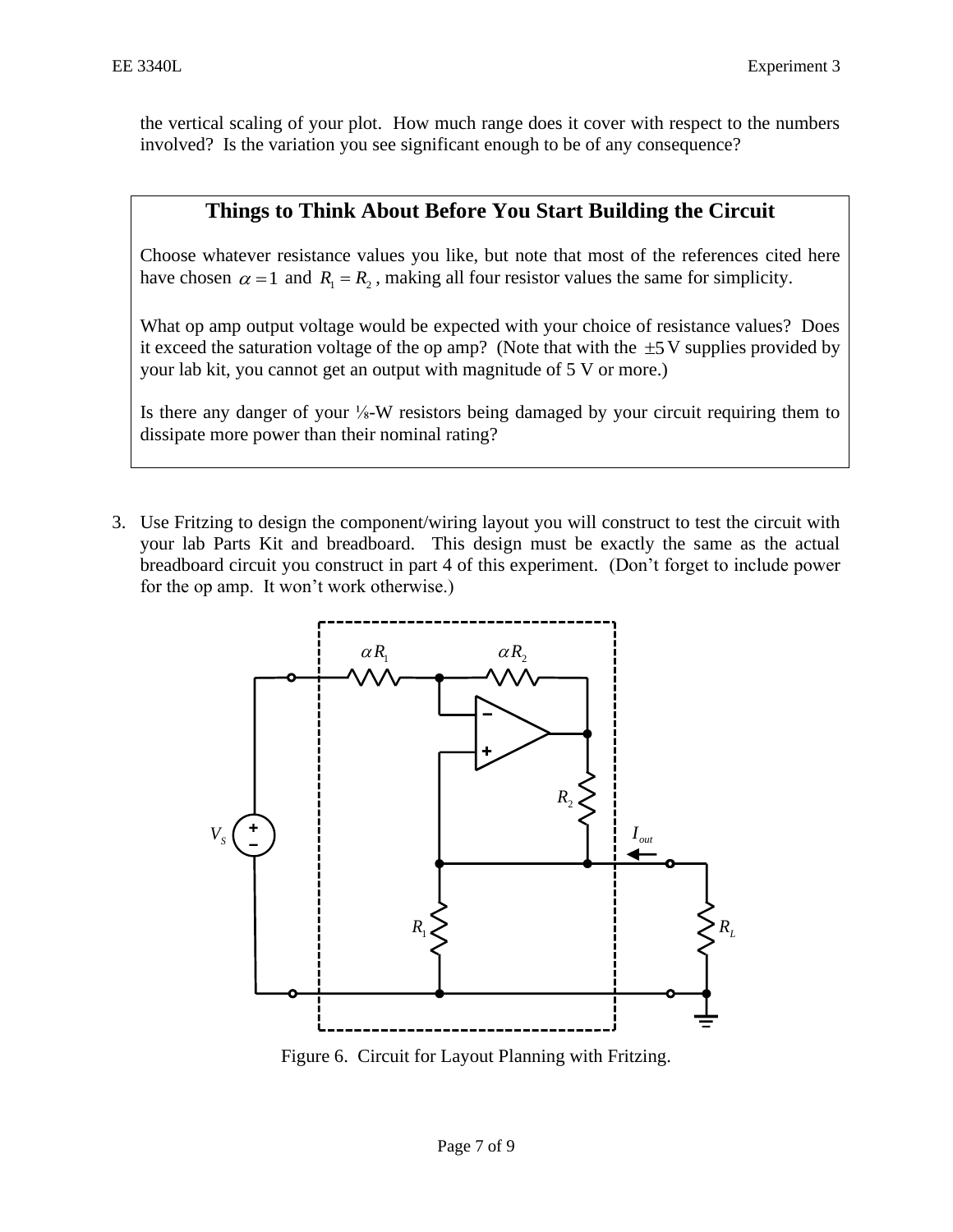4. Using your Fritzing design as a guide, construct the actual circuit with your Lab Kit hardware and take measurements with the software instrumentation and the DMM to verify that it works as you expect. Try several different resistors in the range  $40 \le R_L \le 4 \text{ k}\Omega$  and plot  $I_{out}$  vs.  $R_L$ 

. While you're at it, use the resistance-measuring capability of your DMM to check the actual value of each of your resistors. These are  $\pm 5\%$  resistors, so they could vary somewhat from the values you expect from reading their color codes. Can this cause errors in your experimental results? If so, are they significant?



Figure 7. Circuit for Hardware Construction.

Did you learn anything?

# **Suggestions? Hints?**

Do you have any suggestions for modification of this experiment to make it a more-worthy experience for the next class? Bonus points may be awarded for constructive suggestions.

Note that, if the input voltage is allowed to vary with time, then this circuit is actually a Voltage-Controlled Current Source (VCCS), with  $i_{out}(t) = g_m v_s(t)$ , where 1 1  $g_m = \frac{1}{R}$ .